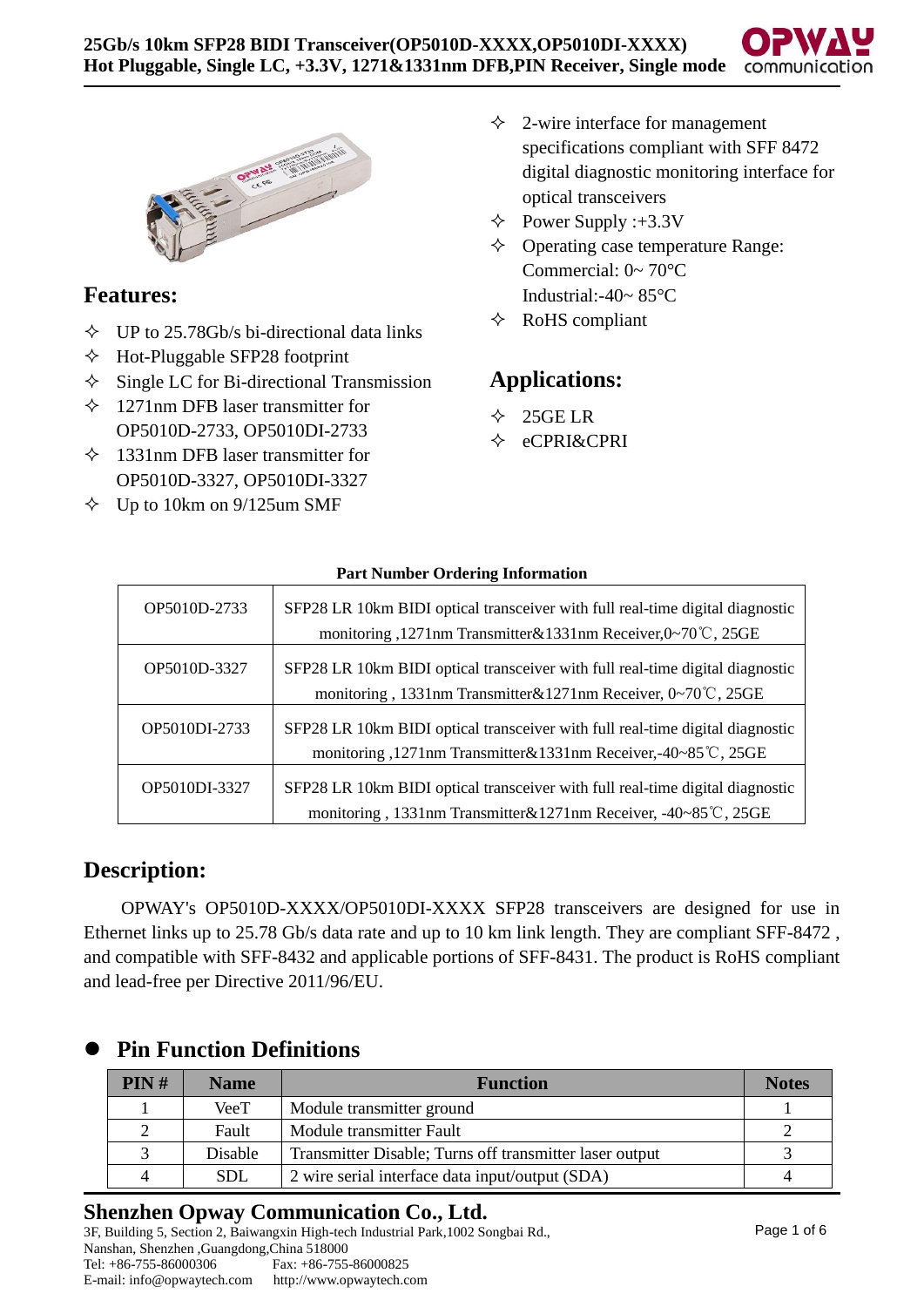#### **25Gb/s 10km SFP28 BIDI Transceiver(OP5010D-XXXX,OP5010DI-XXXX) Hot Pluggable, Single LC, +3.3V, 1271&1331nm DFB,PIN Receiver, Single mode**



| 5  | SCL              | 2 wire serial interface clock input (SCL)                                                               | 4              |
|----|------------------|---------------------------------------------------------------------------------------------------------|----------------|
| 6  | <b>MOD-ABS</b>   | Module Absent, connect to VeeR or VeeT in the module                                                    | $\mathfrak{D}$ |
| 7  | R <sub>S</sub> O | Rate select0: module inputs and are pulled low to VeeT with ><br>30 k $\Omega$ resistors in the module. |                |
| 8  | LOS              | Receiver Loss of Signal Indication                                                                      |                |
| 9  | RS1              | Rate select1: module inputs and are pulled low to VeeT with ><br>30 k $\Omega$ resistors in the module. |                |
| 10 | VeeR             | Module receiver ground                                                                                  |                |
| 11 | <b>VeeR</b>      | Module receiver ground                                                                                  |                |
| 12 | RD-              | Receiver inverted data out put                                                                          |                |
| 13 | $RD+$            | Receiver non-inverted data out put                                                                      |                |
| 14 | VeeR             | Module receiver ground                                                                                  |                |
| 15 | <b>VccR</b>      | Module receiver 3.3V supply                                                                             |                |
| 16 | VccT             | Module transmitter 3.3V supply                                                                          |                |
| 17 | VeeT             | Module transmitter ground                                                                               |                |
| 18 | $TD+$            | Transmitter non-inverted data out put                                                                   |                |
| 19 | TD-              | Transmitter inverted data out put                                                                       |                |
| 20 | VeeT             | Module transmitter ground                                                                               |                |

Note:

1.The module ground pins shall be isolated from the module case.

2. This pin is an open collector/drain output pin and shall be pulled up with 4.7K-10Kohms to Host Vcc on the host board.

3.This pin shall be pulled up with 4.7K-10Kohms to VccT in the module.

4.This pin is an open collector/drain output pin and shall be pulled up with 4.7K-10Kohms to Host\_Vcc on the host board.



## **Diagram of Host Board Connector Block Pin Numbers and Names** ⚫ **Absolute Maximum Ratings**

| <b>Parameter</b>                   | <b>Symbol</b> | Min.  | <b>Typical</b> | Max.  | Unit            | <b>Note</b> |
|------------------------------------|---------------|-------|----------------|-------|-----------------|-------------|
| <b>Storage Temperature</b>         | $T_S$         | $-40$ |                | $+85$ | $\rm ^{\circ}C$ |             |
| <b>Case Operating Temperature</b>  | $\rm T_A$     |       |                | $+70$ | $\rm ^{\circ}C$ | Commercial  |
| <b>Case Operating Temperature</b>  | $T_A$         | $-40$ |                | $+85$ | $\circ$ C       | Industrial  |
| <b>Maximum Supply Voltage</b>      | Vcc           |       |                | 3.6   |                 |             |
| Relative Humidity (Non-condensing) | <b>RH</b>     |       |                | 85    | $\%$            |             |

# **Shenzhen Opway Communication Co., Ltd.**

3F, Building 5, Section 2, Baiwangxin High-tech Industrial Park,1002 Songbai Rd., Nanshan, Shenzhen ,Guangdong,China 518000 Fax: +86-755-86000825 E-mail: info@opwaytech.com http://www.opwaytech.com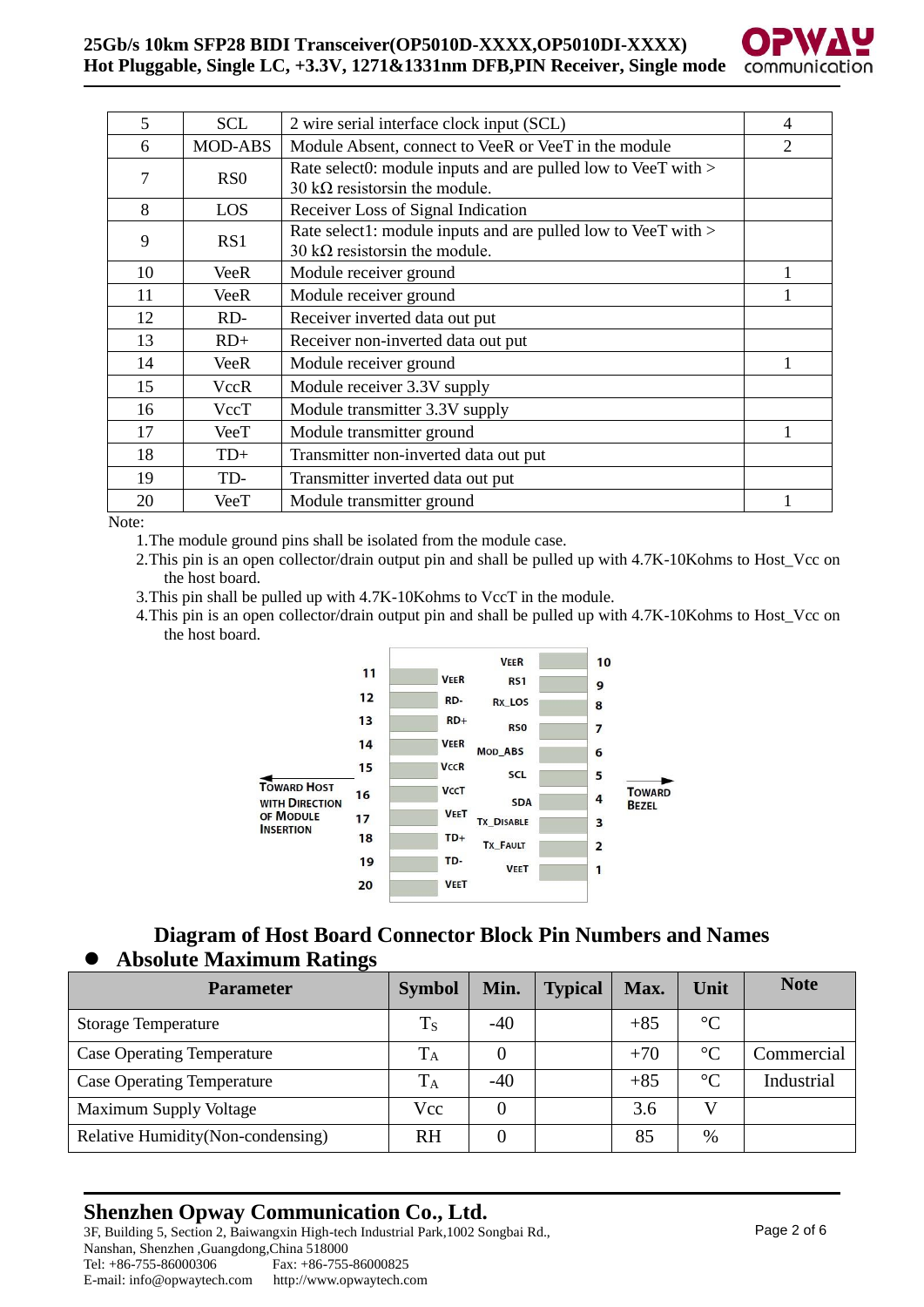

# ⚫ **Electrical Characteristics**

| <b>Parameter</b>                      | <b>Symbol</b>      | Min.           | <b>Typical</b> | Max.                    | Unit         | <b>Note</b>    |
|---------------------------------------|--------------------|----------------|----------------|-------------------------|--------------|----------------|
| <b>Supply Voltage</b>                 | Vcc                | 3.14           |                | 3.46                    | V            |                |
| <b>Supply Current</b>                 | Icc                |                |                | 360                     | mA           | Industrial     |
| Power Consumption                     | $\mathbf{P}$       |                |                | 1.2                     | W            | Industrial     |
| Data Rate                             | $\mathbf R$        |                | 25.78          |                         | Gb/s         |                |
| Fiber Length                          | L                  |                |                | 10                      | KM           |                |
| <b>Transmitter Section:</b>           |                    |                |                |                         |              |                |
| Input differential impedance          | $R_{in}$           |                | 100            |                         | $\Omega$     | 1              |
| Differential input voltage swing      | Vin, pp            | 180            |                | 450                     | mV           | $\overline{2}$ |
| Transmit Disable Voltage              | $V_D$              | $\overline{2}$ |                | Vcc                     | V            | 3              |
| Transmit Enable Voltage               | $\rm V_{EN}$       | Vee            |                | $Vee+0$ .<br>8          | V            |                |
| <b>Receiver Section:</b>              |                    |                |                |                         |              |                |
| Single Ended Output Voltage Tolerance | V                  | $-0.3$         |                | $\overline{4}$          | V            |                |
| Rx Output Diff Voltage                | Vo                 | 180            |                | 450                     | mV           |                |
| <b>LOS</b> Fault                      | $V_{LOS \, fault}$ | $\overline{2}$ |                | Vcc <sub>HOS</sub><br>T | V            | $\overline{4}$ |
| <b>LOS Normal</b>                     | $V_{LOS\,norm}$    | Vee            |                | $Vee+0$ .<br>8          | $\mathbf{V}$ | $\overline{4}$ |

Note:

- 1. Connected directly to TX data input pins. AC coupling from pins into laser driver IC.
- 2. Per SFF-8431 Rev 3.0<br>3. Into 100 ohms differen
- Into 100 ohms differential termination.
- 4. LOS is an open collector output. Should be pulled up with  $4.7k 10k\Omega$  on the host board. Normal operation is logic 0; loss of signal is logic 1. Maximum pull-up voltage is 5.5V.

### ⚫ **Optical Characteristics**

| <b>Parameter</b>                     | <b>Symbol</b>    | Min.   | <b>Typical</b> | Max.   | Unit | <b>Note</b> |  |  |
|--------------------------------------|------------------|--------|----------------|--------|------|-------------|--|--|
| <b>Transmitter Section:</b>          |                  |        |                |        |      |             |  |  |
|                                      |                  | 1260   | 1271           | 1280   | nm   | 1271 Tx     |  |  |
| Center Wavelength                    | $\lambda t$      | 1320   | 1331           | 1340   | nm   | 1331 Tx     |  |  |
| spectral width(-20dB)                | Δλ               |        |                | 1      | nm   |             |  |  |
| <b>Average Optical Power</b>         | Pavg             | $-5.0$ |                | $+2.0$ | dBm  |             |  |  |
| <b>Laser Off Power</b>               | Poff             |        |                | $-30$  | dBm  |             |  |  |
| Side Mode Suppression Ratio          |                  | 30     |                |        |      |             |  |  |
| <b>Extinction Ratio</b>              | ER               | 3.5    |                |        | dB   |             |  |  |
| <b>Optical Return Loss Tolerance</b> |                  |        |                | $-20$  | dB   |             |  |  |
| <b>Receiver Section:</b>             |                  |        |                |        |      |             |  |  |
| Center Wavelength                    | $\lambda$ r      | 1260   |                | 1370   | nm   |             |  |  |
| <b>Average Receiver Power</b>        | Sen              | $-12$  |                | $-2$   | dBm  |             |  |  |
| <b>OMA</b> Receiver Sensitivity      | <b>OMA</b>       |        |                | $-12$  |      | 1           |  |  |
| Los Assert                           | LOS <sub>A</sub> | $-30$  |                |        | dBm  |             |  |  |

## **Shenzhen Opway Communication Co., Ltd.**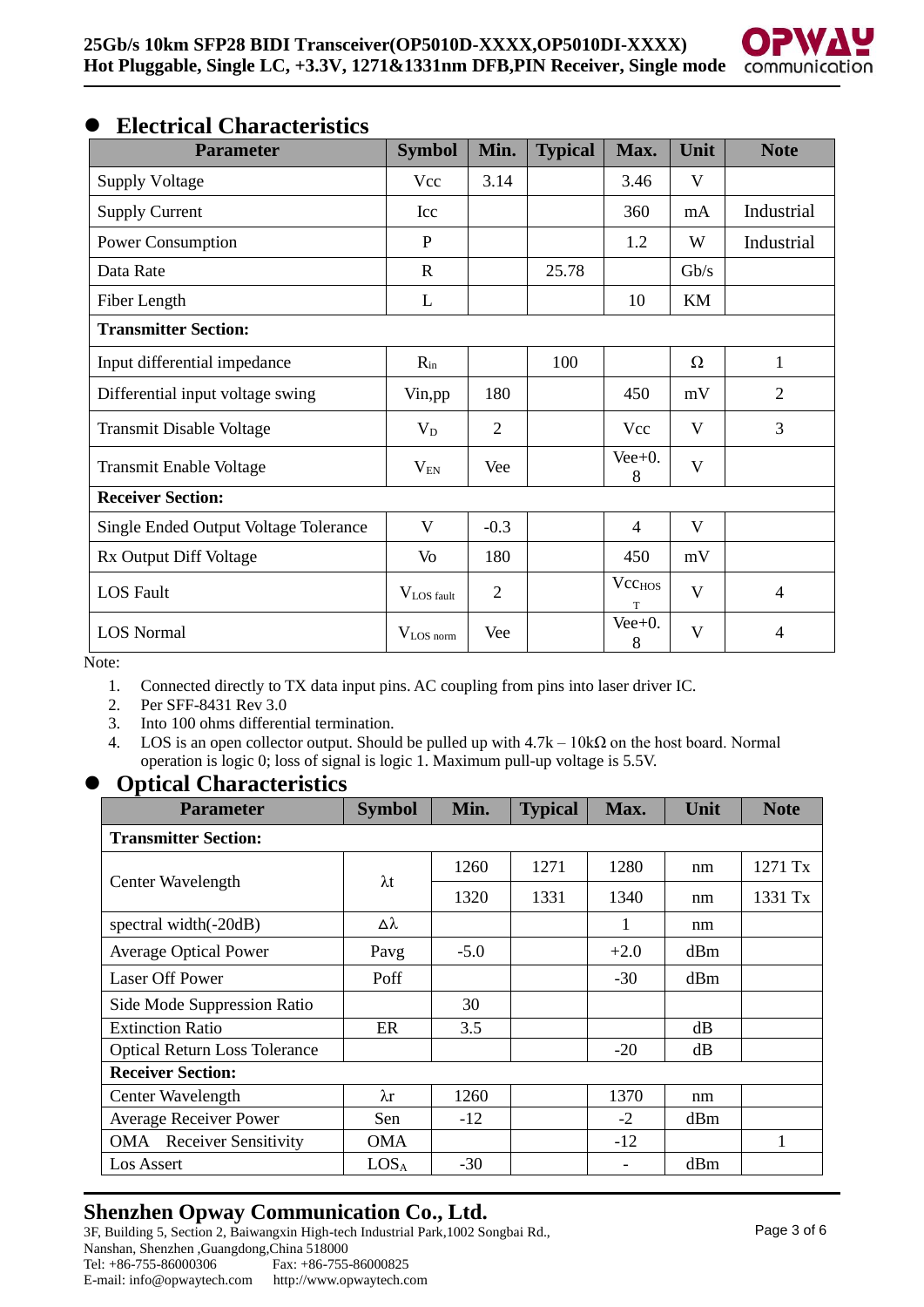

| Los Dessert    | LOS <sub>D</sub> |     | $\overline{\phantom{0}}$ | dBm |  |
|----------------|------------------|-----|--------------------------|-----|--|
| Los Hysteresis | $LOS_{H}$        | 0.5 |                          | dB  |  |
| Overload       |                  | ∽   |                          | dBm |  |

Note:

1. Measured with a PRBS 2^31-1 test pattern, @25.78Gb/s, BER<5E-5.

# ⚫ **Timing Characteristics**

| <b>Parameter</b>                                                                           | <b>Symbol</b>      | Min. | <b>Typical</b> | Max. | Unit      |
|--------------------------------------------------------------------------------------------|--------------------|------|----------------|------|-----------|
| TX_Disable Assert Time                                                                     | $t$ <sub>off</sub> |      |                | 100  | <b>us</b> |
| TX_Disable Negate Time                                                                     | $t_$ on            |      |                | 2    | ms        |
| Time to Initialize 2-wire interface                                                        | $t_2w_start_up$    |      |                | 300  | ms        |
| Time to Initialize.                                                                        | t_start_up         |      |                | 300  | ms        |
| Time to Initialize cooled module and time to<br>power up a cooled module to Power level II | t_start_up_cooled  |      |                | 90   | S         |
| Time to Power Up to Level II                                                               | t_power_level2     |      |                | 300  | ms        |
| Time to Power Down from Level II                                                           | t_power_down       |      |                | 300  | ms        |
| Tx_Fault assert                                                                            | Tx_Fault_on        |      |                |      | ms        |
| Tx Fault assert for cooled module                                                          | Tx_Fault_on_cooled |      |                | 50   | ms        |
| TX FAULT Reset                                                                             | t reset            | 10   |                |      | <b>us</b> |
| Rx_LOS assert delay                                                                        | $t_{los\_on}$      |      |                | 100  | <b>us</b> |
| Rx_LOS negate delay                                                                        | t los off          |      |                | 100  | <b>us</b> |

# ⚫ **Digital Diagnostic Specifications**

| <b>Parameter</b>                        | <b>Symbol</b> | <b>Units</b> | <b>Min</b> | <b>Max</b> | <b>Accuracy</b>  | <b>Note</b> |
|-----------------------------------------|---------------|--------------|------------|------------|------------------|-------------|
|                                         |               | $\rm ^{o}C$  | $-40$      | $+85$      | $\pm 5^{\circ}C$ | Industrial  |
| <b>Transceiver Temperature</b>          | Temp          |              | $\Omega$   | $+70$      | $\pm 5$ °C       | Commercial  |
| <b>Transceiver Supply Voltage</b>       | Voltage       |              | 3.15       | 3.45       | $\pm 3\%$        |             |
| <b>Transmitter Bias Current</b>         | <b>Bias</b>   | mA           | $\Omega$   | 35         | $\pm 10\%$       |             |
| <b>Transmitter Output Power</b>         | Tx-Power      | dBm          | $-5$       | $+2$       | $\pm 3dB$        |             |
| Receiver Average Optical Input<br>Power | Rx-Power      | dBm          | $-12$      | $-2$       | $\pm 3dB$        |             |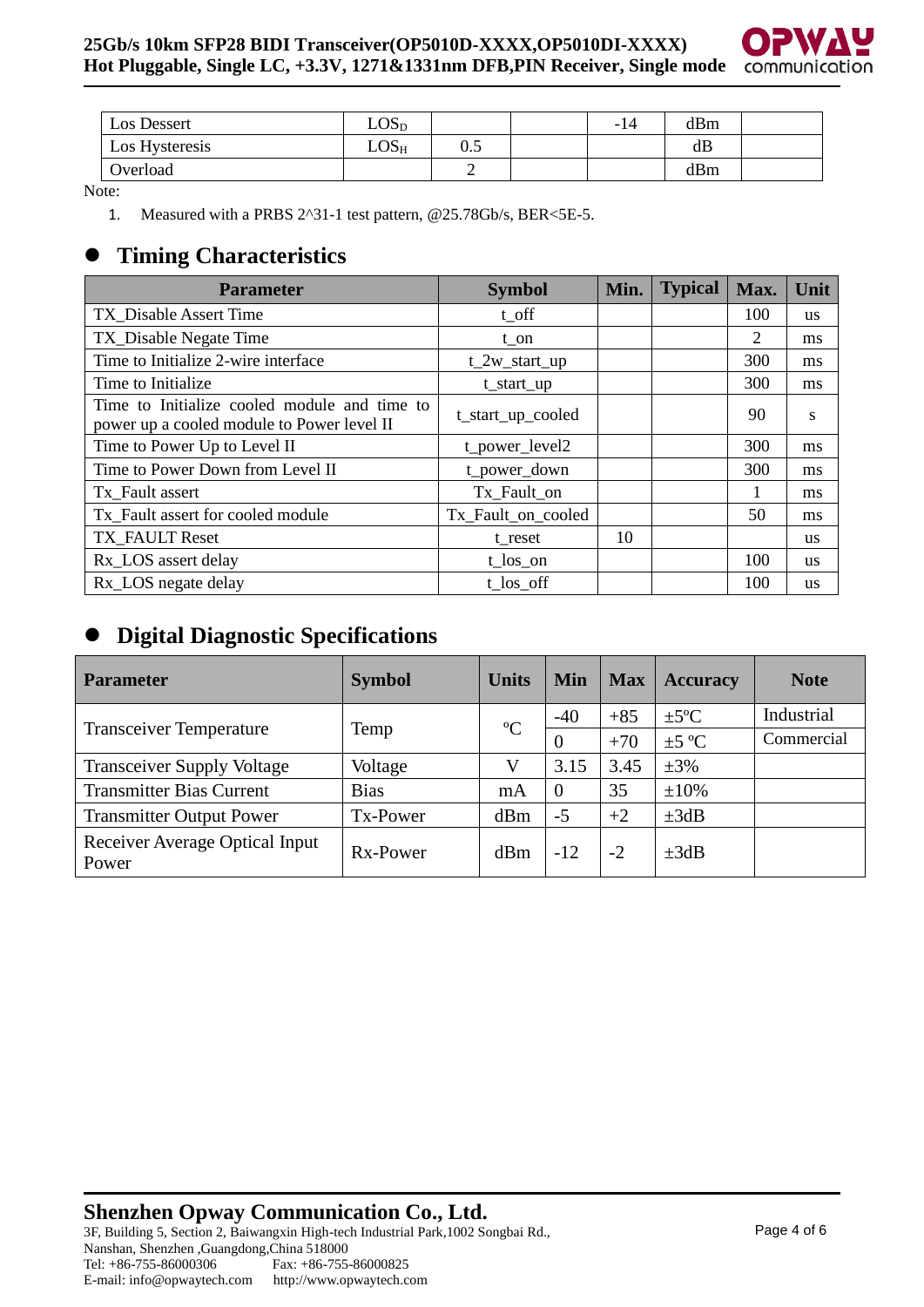

# ⚫ **Recommended Circuit:**